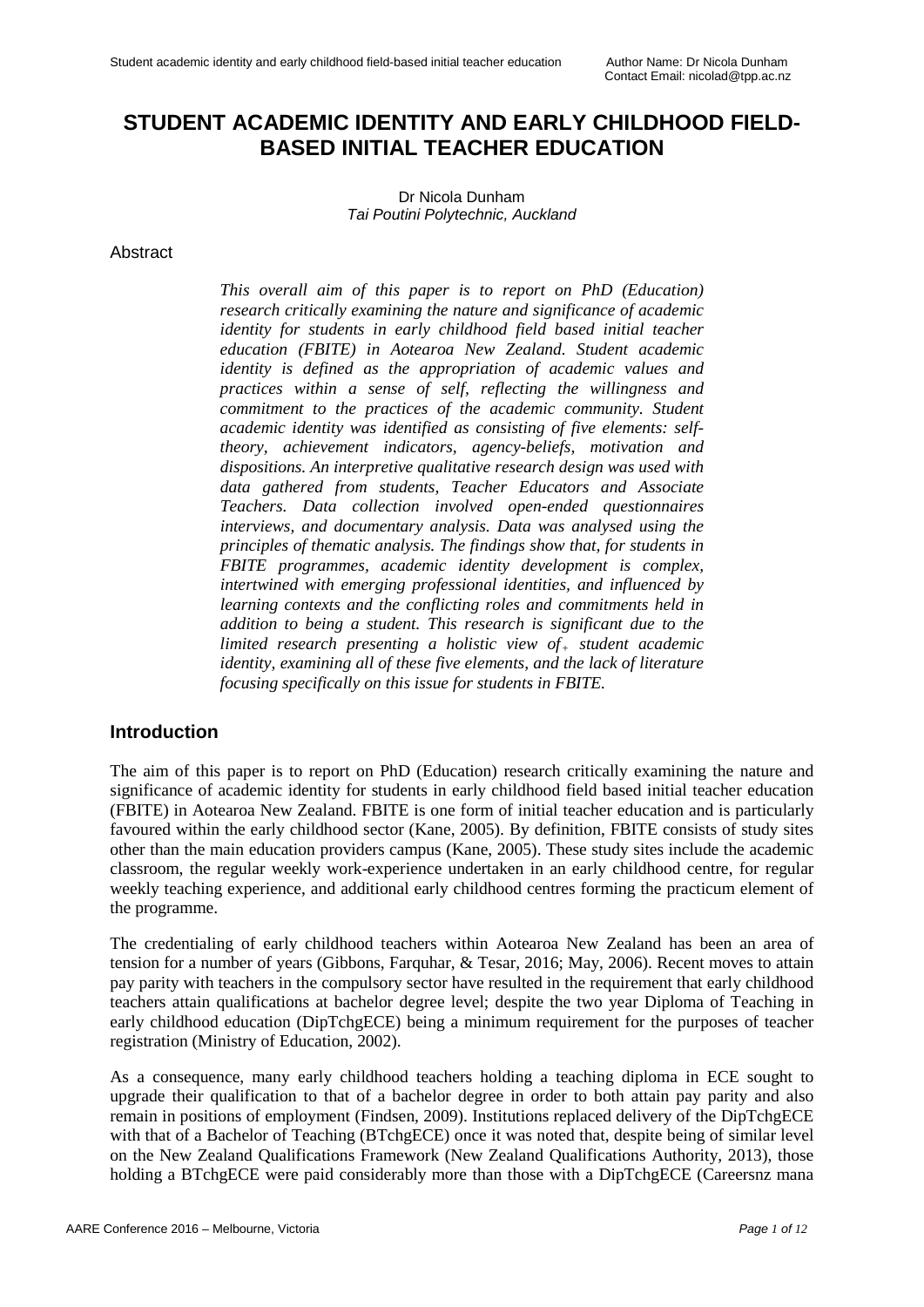rapuara aotearoa, 2014).

These changes in credentialing have been equated with an increase in academic demands placed on students as institutional programme development was required to show the points of difference between the previously delivered diploma and the new BTchgECE. Such points of difference include the increase in academic demand associated with study for a bachelor degree, which has associated concerns regarding student academic literacies.

### Academic Literacies and Field-Based study

Academic literacies refers to the practices, values, attitudes and social relationships associated with the academic community, and which connect to and shape interactions in the academic world (Gee, 2006; Perry, 2012). Through undertaking study, students join the academic community and as such are agreeing to participate in the Discourse (with a big D), which according to Gee (1996, p. 131), refers to:

A socially accepted association among ways of using language, other symbolic expressions, and artifacts, of thinking, feeling, believing, valuing and acting that can be used to identify oneself as a member of a socially meaningful group or "social network".

Gee's conceptualisation of Discourse opens up understandings of literacies so that, rather than being seen as solely language and text bound, academic literacies include consideration of matters of social participation, social agency and identity.

## Student academic identity

Student academic identity refers to the appropriation of academic values and practices within a sense of self, reflecting the willingness and commitment to the practices of the academic community. A review of the literature led to the theorisation that student academic identity consists of five core elements, namely: self-theory, achievement indicators, agency-beliefs, motivation and dispositions.

# *Self-theory*

Self-theories are based on a combination of internal and externally derived knowledge and are associated with a belief in one's own self to behave in a particular way (Bandura, 1995). Self-esteem is an important aspect of self-theory and relates to the emotional dimension of self-perceptions (Krause, Bochner, & Duchesne, 2003). Self-esteem may be positive (high) or negative (low), and in the academic context self-esteem is linked with self-comparison with fellow students, the relationships formed within the academic environment potentially influencing student engagement and participation in academic tasks. Self-efficacy also relates to self-esteem in the academic context (Krause et al., 2003). Higher self-efficacy is associated with higher levels of self-confidence, which are important for managing challenges and stresses within academic study. High self-efficacy is associated with a personal sense of agency, influence and control, to attain successful outcomes. Conversely low selfesteem is associated with feelings of powerlessness and inadequacy, which may impact on further elements of academic identity such as motivation.

### *Achievement indicators*

Achievement indicators refer to the degree to which a student realises their educational goals (Sepehrian Azar, 2013), acting as a gauge to the likelihood of meeting with academic success. In relation to student academic identity, achievement indicators provide essential messages informing a sense of self in terms of confidence, efficacy (Was, Al-Harthy, Stack-Oden, & Isaacson, 2009).

Feedback is an example of an achievement indicator, involving the provision of information about performance or understanding enabling students to gain insight into their academic ability (Schunk & Mullen, 2013; Timperley, 2013). Feedback can be both formative and summative, in that it can be used to inform a student as to areas for future development prior to a final measure of success (Brown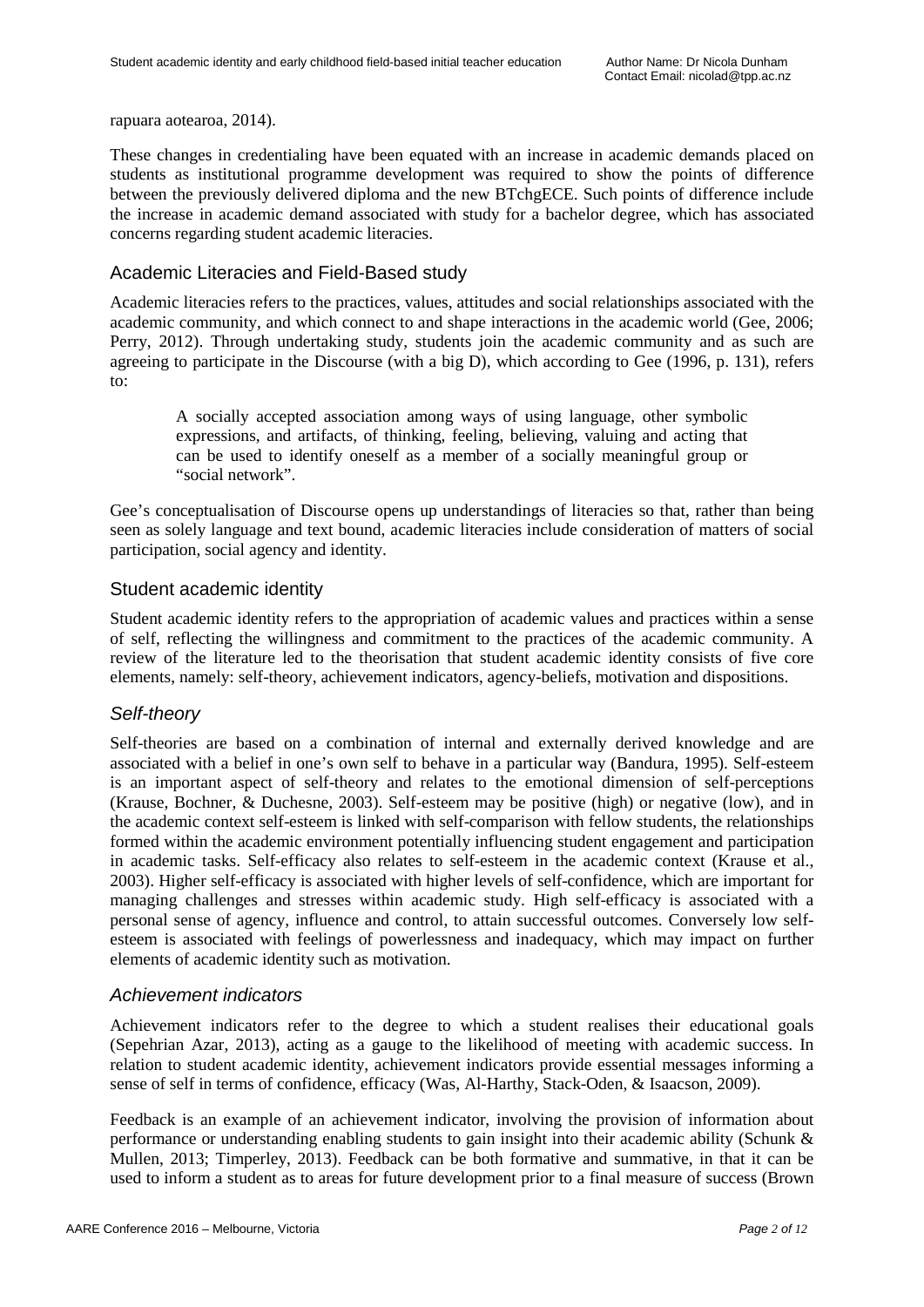& Race, 2012). Positive feedback, in terms of areas of student success, can lead to an increase in positive self-perceptions, and increases in motivation. Negative feedback, on the other hand, in the form of poorer than anticipated or desired grades or lower expectations on competency measures, can be related to negative impacts on self-belief reducing motivation and engagement in academic study (Timperley, 2013).

# *Agency-beliefs*

Agency-beliefs refer to personal strategies and how students use them in order to attain academic success. Agency-beliefs are associated with knowing what to do to achieve academic success, and are closely aligned with, but remain separate to, motivation (Walls & Little, 2005). Agency within the academic context relates to degrees of activity, passivity, and perceptions of personal control that students hold in relation to learning (Ryan, 2009). In terms of student actions such agency relates to strategies such as: time-keeping, organisation, taking notes, using effective research skills to gather information, managing academic workloads and assessment deadlines, and the prioritising of commitments (Lai, 2011a).

Agency-beliefs utilise self-regulatory processes through which a student as proactive agent directs their own learning (Zimmerman, 2002). Self-regulated learners demonstrate autonomy through knowing how and when to seek help in achieving goals, with help seeking behaviour being defined as "requests for assistance, clarification, information, and checking-of-work from teachers" (Calarco, 2011, p. 865). As such agency beliefs and self-regulation processes comprise the thoughts, feelings and behaviours a student holds towards goal achievement.

## *Motivation*

Motivation consists of a number of components including beliefs around task value, goal orientation, and affect. In terms of task value, motivation relates to whether the student is setting out on a learning pathway of their own choosing, intrinsic motivation, or one in which they are fulfilling the academic expectations of others, usually parents, termed external motivation (Dweck, 2000). Intrinsic motivational properties consist of orientations towards learning, such as whether learning is regarded as meaningful and enjoyable, and hence the commitment and willingness displayed in engaging with academic practices. Furthermore, student academic motivation is said to be influenced by factors such as the student's self-concept and self-efficacy, making a connection with self-theory (Rodriguez, 2009).

Motivation is also associated with goal orientation. Achieving goals is associated with the personal approaches taken within learning situations, and whether students engage in actions of pursuing or avoiding learning situations. As such goal orientation relates to student academic identity in a number of ways; motivationally and the achievement of personal learning goals; self-theory, in terms of comparison of self with peers on academic tasks; agency, in terms of energy, the desire to learn and activity applied to learning; and dispositions, associated with intellectual curiosity (Howell & Watson, 2007).

### *Dispositions*

Dispositions consist of "habits of mind" (Lai, 2011b, p. 16), including values and beliefs, strategies and intentions (Freeman, 2003). The dispositions and qualities a student holds are examples of personal resources influencing navigation of, and participation in the social world. In relation to the academic context, general academic dispositions include attitudes towards working hard, paying attention, participation, commitment to academic study, ways of recovering from set-backs, how challenges are approached and points of focus such as seeing personal failings or challenges to overcome (Bandura, 1995).

Dispositions also relate to student attitudes towards knowledge construction in the form of information processing styles. These cognitive strategies influence how events are perceived, experienced and interpreted, the meaning that is attached to them, and in turn future patterns of responding to like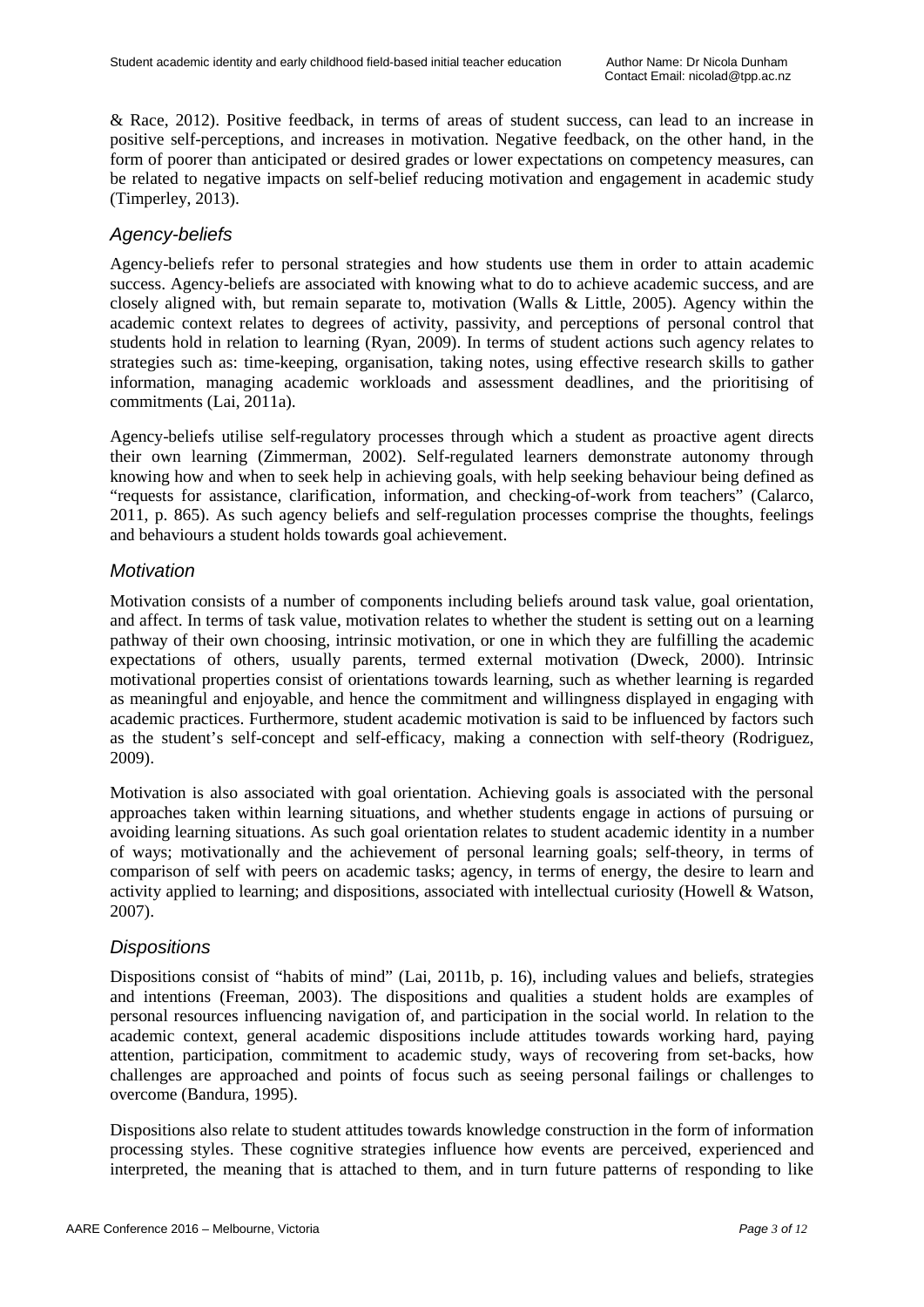situations. These styles of processing relate to how receptive students are to new knowledge and are also associated with perceptions of knowledge and intelligence (Dweck, 2000), including: "what knowledge is, how knowledge is gained, and the degree of certainty with which knowledge can be held" (Brownlee & Berthelsen, 2006, p. 17).

# **Methodology**

An interpretive methodology was used, utilising qualitative data collection methods. Participation was obtained from five providers of BTchgECE, with one site acting as a pilot study. Data, via questionnaires, was gathered from 205 student participants: 134 first-year students in their first semester of study, and 71 final-year students in their final semester of study. There was an overall response rate of 66% for first-year and 45% for the final-year student samples.

Additional data was gathered via focus groups with teacher educators (TE) involved in the delivering of the programmes of FBITE from across the institutions. Further participation was sought from a small sample of five associate teachers (AT) who, as qualified and registered teachers, support students from a range of institutions in the teaching practice components of their teacher education. Data from associate teachers were gathered through individual interviews.

Finally, data was collected via documentary analysis in regards to the wider socio-political context in which FBITE is situated in Aotearoa New Zealand. Data was analysed using thematic analysis informed by the principles of grounded theory (Charmaz, 2006; Goulding, 2002).

# **Presentation of Findings**

This section presents data gathered from the student participant samples. This is followed by a synthesis of data from the TE and ATs.

### Student data

Demographic information gives an indication of current make up of students across four institutions delivering programmes of FBITE. The majority of students, whether at the start of their study or near completion, were below thirty years of age. The majority of first year and final year students identified as Pakeha/New Zealand European. Overall only 7 of the 205 participants identified as male.

The following common themes were collated from analysis of data from first year and final year students from all four of the participating institutions.

### *Academic tasks*

This theme relates to the kind of academic tasks or activities that students preferred. Overall students reported less interest in reading over writing and discussion based activities. Academic reading was found to be particularly challenging due to the complexity of academic language and it not being a preferred way of learning. Phrases associated with academic reading included dislike and it being forced rather than selected. For instance, responses included: "hate it", and "got to" or "have to" do it. Academic writing whilst not the most liked academic task was found to be more preferable as it provided a way of gauging progress. A challenge with academic writing was knowing what the expectations were and clarity of instruction. Discussions, and in particular face to face ones, were the most favoured academic task; positively associated with being able to, according to one respondent: "open up areas that we can discuss that maybe we wouldn't have thought of alone. Get new feedback too". Whilst another student valued the way that through discussion: "my thoughts and feelings and opinions are taken on board and are worth something".

# *Self-Regulation*

In the data self-regulation was primarily associated with help-seeking or self-reliance. According to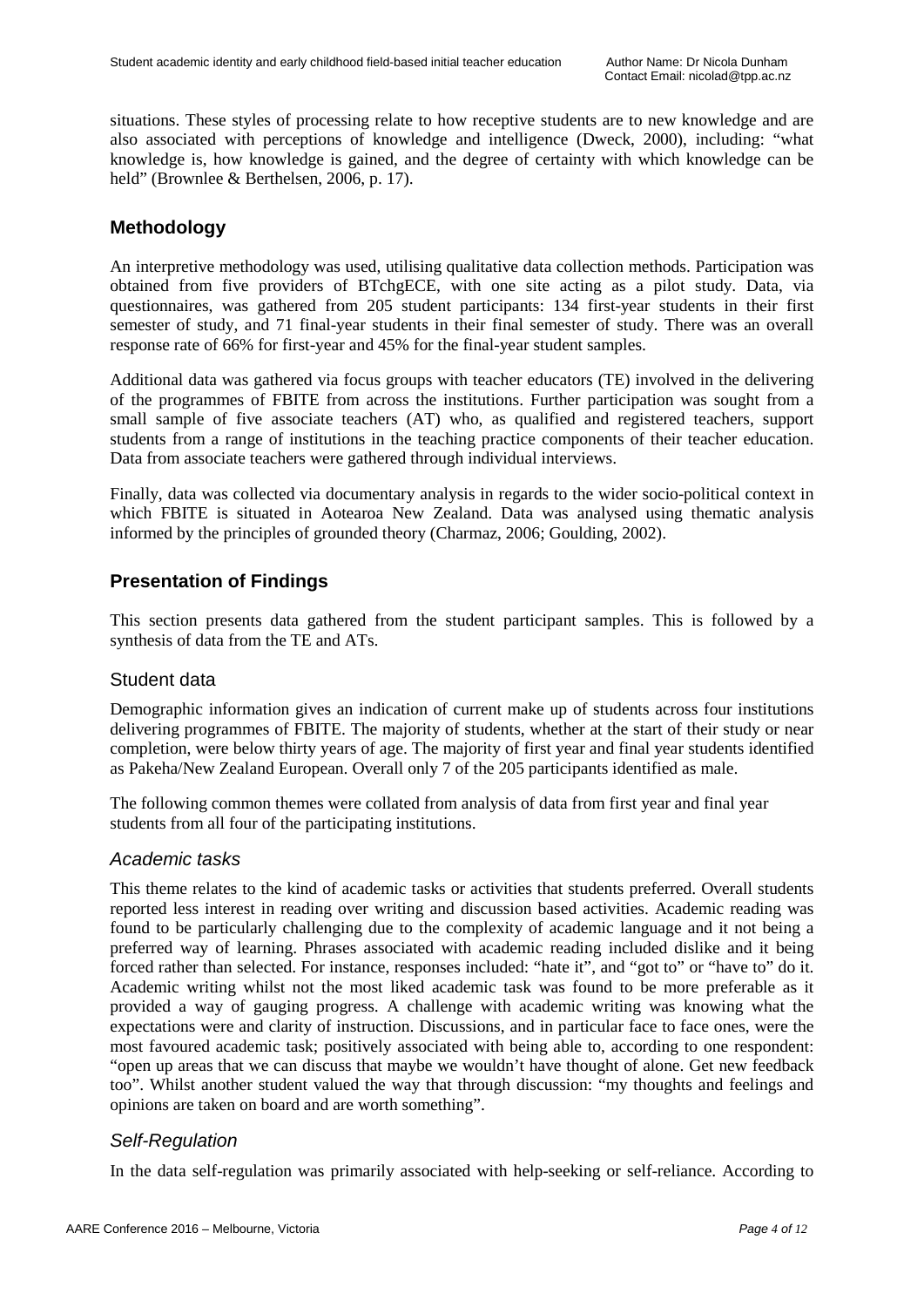the current research findings help-seeking behaviour was more prevalent in first year students who typically asked others if they were unsure of academic work or tasks. The final year students reported a more equal likelihood of engaging in either help-seeking or self-reliant behaviour, however, when sought, help-seeking was associated with strong emotional states such as feelings of panic and stress.

Help was reported to have been sought from different channels, which included peers, lecturers, colleagues and/or family. The following is an example of this theme from within the data, in which a student said: "If I find it hard to understand I ask lecturers or peers. It seems to have sunk in when I am around others but as soon as I am at home I'm struggling". Another student commented: "Often I have had to seek support from other members of staff at my centre and contact tutors for clarification". Overall help was more likely to be sought from peers rather than those in more expert positions, such as lecturers, associate teachers or academic support services.

Self-reliance was associated with gathering more information, working out problems and finding solutions. Self-reliance was associated with such responses such as overcoming struggles by persevering and was further associated with emotions such as frustration, panic, doubt and confusion. Finally, a limited number of students reported cases of procrastination.

# *Engagement*

Engagement in academic study was associated with attendance. High levels of importance were associated with attendance as a means of showing commitment to study, showing willingness to learn, gaining access to information and being considered important for overall academic success. For example, one respondent reported: "I find attendance deeply important. If I miss a class I feel I might miss out on relevant information". In addition, this same student identified that the programme design of just one day in class supported balancing multiple life commitments and so made attendance easier. Where students reported a minimum attendance rate as part of programme expectations, they felt this gave the message that full attendance was not necessary.

Engagement was also about a sense of immersion in academic study. Students reported that wider family and community commitments were the predominant reasons as to why they did not feel fully immersed in study. As identified by one respondent life could get busy and that did not mean that study was a priority: "I am quite busy but I place a lot of emphasis on study. Sometimes study is not on the main priorities list if other important stuff is occurring".

# *Praxis*

Preference for experiential learning was strong. Students reported being active, hands-on and practical learners. Praxis was also valued due to the opportunity it provided to implement and consolidate knowledge and understandings through practical application in centres. Engaging in praxis on a regular basis was regarded as motivating as shown by the following response: "Wouldn't do a course without it. Get to learn/experience/experiment.... Keeps my motivation up". Praxis was also positively associated with achievement success through enabling participation in study and providing a safe space for learning.

# *Feedback*

Feedback was associated with making study meaningful, boosting self-confidence and self-belief in academic ability. This is all represented in the following response: "Gaining surprisingly high marks believing in myself". Negative feedback could be responded to in either a negative or positive way. An example of a positive response to negative feedback includes: "I feel disappointed but it makes me more determined to work harder". Negative responses to negative feedback included feelings of upset, panic, stress, and annoyance.

# *Transformation*

Academic study was reported to be associated with a form of personal transformation. Increases in self-confidence were one such reported example of transformation. This confidence was associated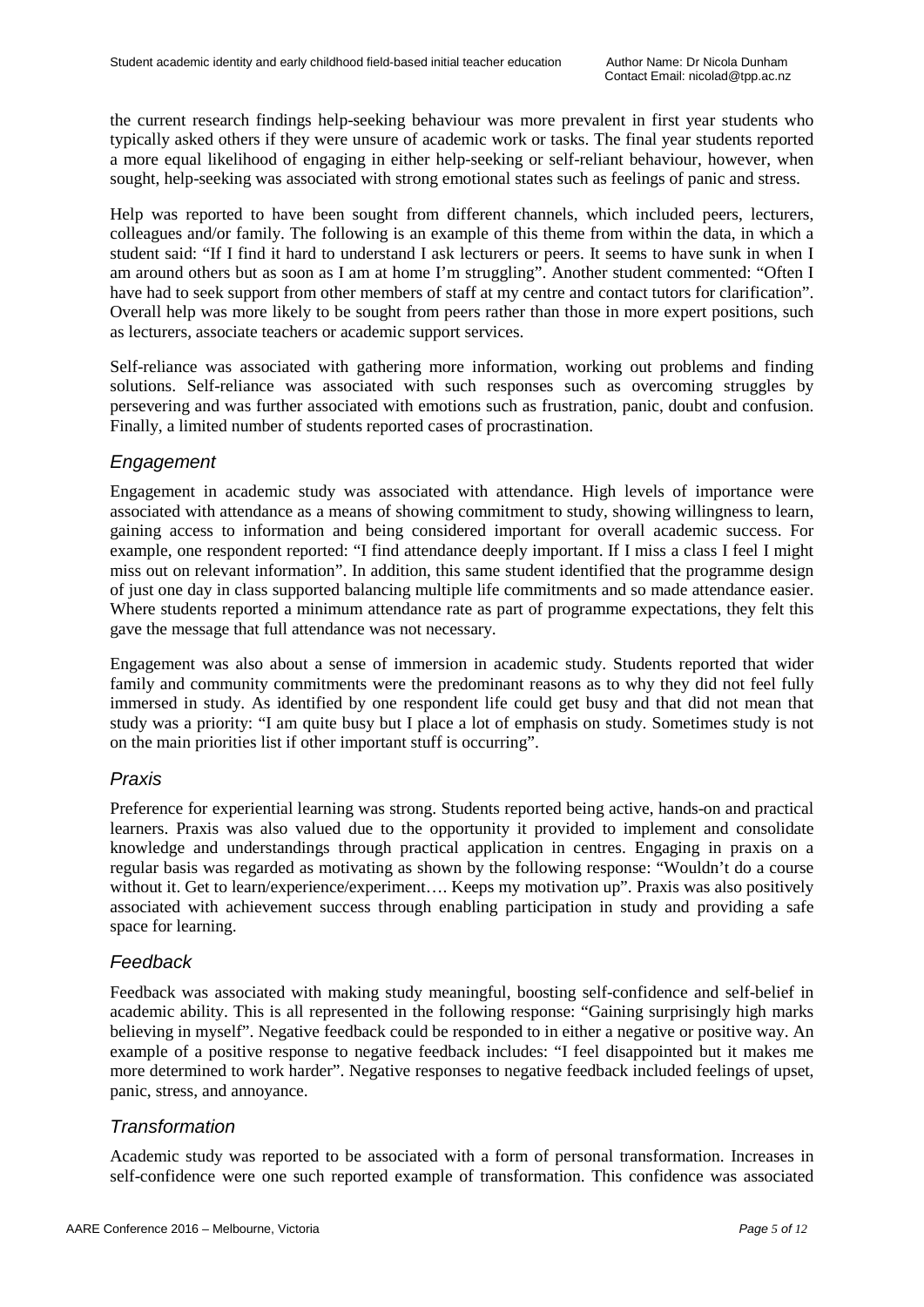with an emerging professional identity as teacher as well as increased self-efficacy and self-awareness. For example, one respondent said: "I have changed HUGELY. I am more confident in my teaching practice, more informed. I have a "professional voice". I can back up my beliefs, theories and philosophies with literature. [I am] taken more seriously as a teacher". Transformation was also associated with developing awareness of personal assumptions and developing the capacity to consider alternative perspectives.

## *Achievement indicators*

Achievement indicators relate to measures of academic success. Grades and building relationships with children in the centres were reported as indicators of achievement. For example, for one respondent academic grades acted to increase self-efficacy: "To see my academic results. I never thought myself capable of doing a degree course". Achievement indicators were also associated with feedback and associated responses to feedback.

## *Value of academic practices*

Value was attributed to academic practices when there was alignment with the professional practice of teaching. A strong association was made again with praxis and the value of being able to combine theory and practice through regular and sustained field-based experiences. Tension did exist especially when there was misalignment between what was portrayed in the academic class and the reality of the teaching in the early childhood centre. For example, one respondent commented: "They fit well but I would add that it depends on the teaching team as to whether they [academic practices] are valued by other teachers". There was concern expressed regarding consistency of academic standards with some respondents regarding academic expectations as being too harsh and others regarding standards as being too low.

Academic practices were positively associated with professional development. However, the likelihood of undertaking further academic study was limited: with preference for professional development of a non-academic (non-accredited) nature.

# Contextual perspectives

Whilst the previous section presented the findings from students for whom academic identity was a lived experience, the aim of this section is to extend this understanding by informing on the context in which academic study is situated. This section provides a synthesis of the findings from data collected from teacher educators (TE)s, associate teachers (AT) and documentary analysis associated with the socio-political context of FBITE.

It was identified that less experience within the field prior to study was evident, with students demonstrating a higher level of academic preparedness for undertaking early childhood FBITE than previously. This change in student demographic was thought contentious, with the concern that despite this academic preparedness, students still found academic demands challenging, with parallel attitudes that 'C's make degrees' being reported. Furthermore, reports as to graduate capability and academic rigour, were evident and related to issues of consistency. Internal consistency within a programme was associated with the academic variability of TEs themselves, and hence the academic expectations they had of students. External consistency, across providers of early childhood FBITE, was questioned in terms of attitudes of some programmes being considered an "easy option", in terms of academic demands placed on students.

The data from TEs and ATs identified that the complexity of student lives had the potential to impact negatively on academic study, with time management being a particular area of concern. The time needed to invest in academic study was identified as challenging in terms of the inflexibility of the academic programme, which was regarded as a particular issue for those students who were also in full time employment in early childhood centres.

Likewise, the careful balancing of academic and practice demands was identified as a particular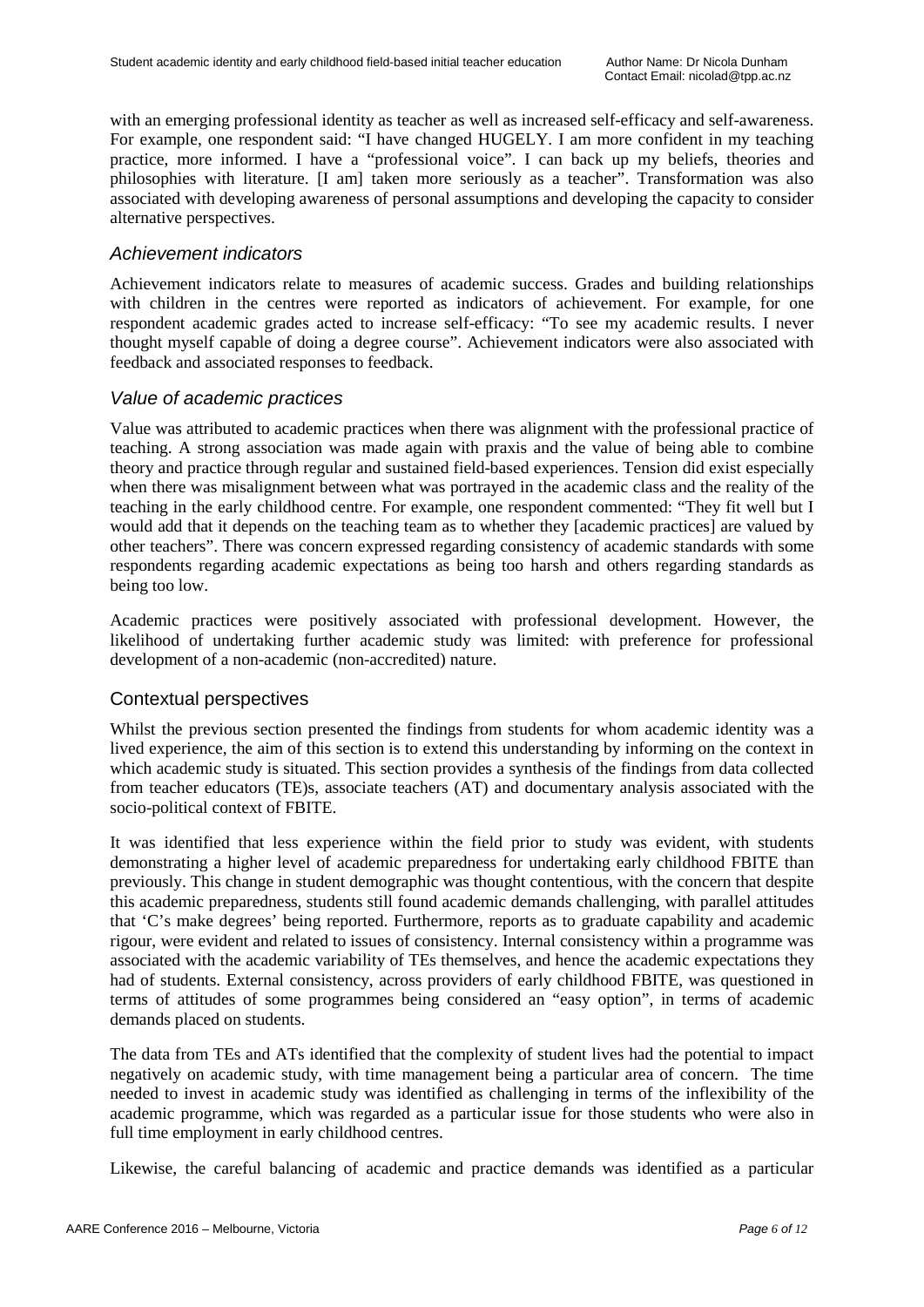tension, with the fear that increased academisation of early childhood FBITE was taking students away from, and diluting their practice-based experiences. Field-based experiences were regarded as potentially being side-lined, and regarded as being "attached to" rather than "embedded within" programmes.

# **Discussion of findings**

The following section is organised around themes emerging from the research findings.

## Nature of student academic identity

Whilst all were evidenced, not all of the five constituent elements of student academic identity were found to hold equal influence. Agency-beliefs were both strongly influencing aspects of student academic identity and, likewise were, influenced by the other four constituent elements. As identified in the literature agency-beliefs are associated with knowing what to do to achieve academic success and relate to self-regulation, meta-cognition, autonomy and a will to learn (Barnett, 2007; Deakin-Crick & Wilson, 2005; Lai, 2011a; Ryan, 2009). It can be concluded that knowledge of both what to do and how to do it are necessary even if students are highly motivated, confident and manifest appropriate dispositions. Having the motivation to learn is not enough in itself to succeed at academic study.

Agency-beliefs place the student at the centre of their own learning, with the focus on personal capacity and autonomy. This personal capacity calls for a sense of ownership and active engagement with the process of learning as well as course content. This line of thought highlights the role of helpseeking behaviour as an example of such personal capacity in how students direct their own learning towards achieving their personal goal. The research findings highlight the prevalence of student helpseeking behaviour and also the sources from which help is sought.

The findings raise concerns as to the tendency for students to seek help from peers, rather than academic staff (Williams & Takaku, 2011). By not seeking help from authority figures, such as TEs and ATs, adaptive/strategic help-seeking is not fully utilized and instead an aspect of avoidant behaviour becomes evident. Furthermore, seeking help from peers rather than from authority figures may relate to mindsets and the fear that such an external show of facing an academic challenge may be perceived as personal failure, which would align with an entity or fixed view of intelligence (Dweck, 2000). The reported prevalence of help-seeking behaviour was also associated with strong negative emotional states such as feelings of panic and stress, which is known to potentially impact negatively on academic success (Singh, 2011).

A connection was found between identities associated with the personal community of the student and self-regulatory behaviour, as an aspect of agency-beliefs. It was time–management that was most adversely affected by the social roles associated with student personal lives. It was not so much a matter of Discourse alignment between academic and personal communities as it was the logistics and practicalities of managing competing demands, with students prioritising responsibilities associated with their personal communities over academic demands (Thomas, 2012). In the specific context of this research the evidence suggests that students with family commitments struggle with developing a positive academic identity due to the challenge to prioritisation of the demands of the academic community over their other personal communities. This knowledge aligns with adult learning theory with participation in learning regarded as linked to roles as workers and family members (Merriam, Caffarella, & Baumgartner, 2007). As such this research enhances understanding of the current demographic and complexities of being a student whereby student academic identity is situated within a wider frame of reference.

Finally, in relation to the element of achievement indicators, this research adds to the existing knowledge base on negative achievement indicators being used for positive ends. In support of existing literature (Hattie & Timperley, 2007; Timperley, 2013), there was evidence of students drawing on personal resources in order to use negative achievement indicators as a source of value and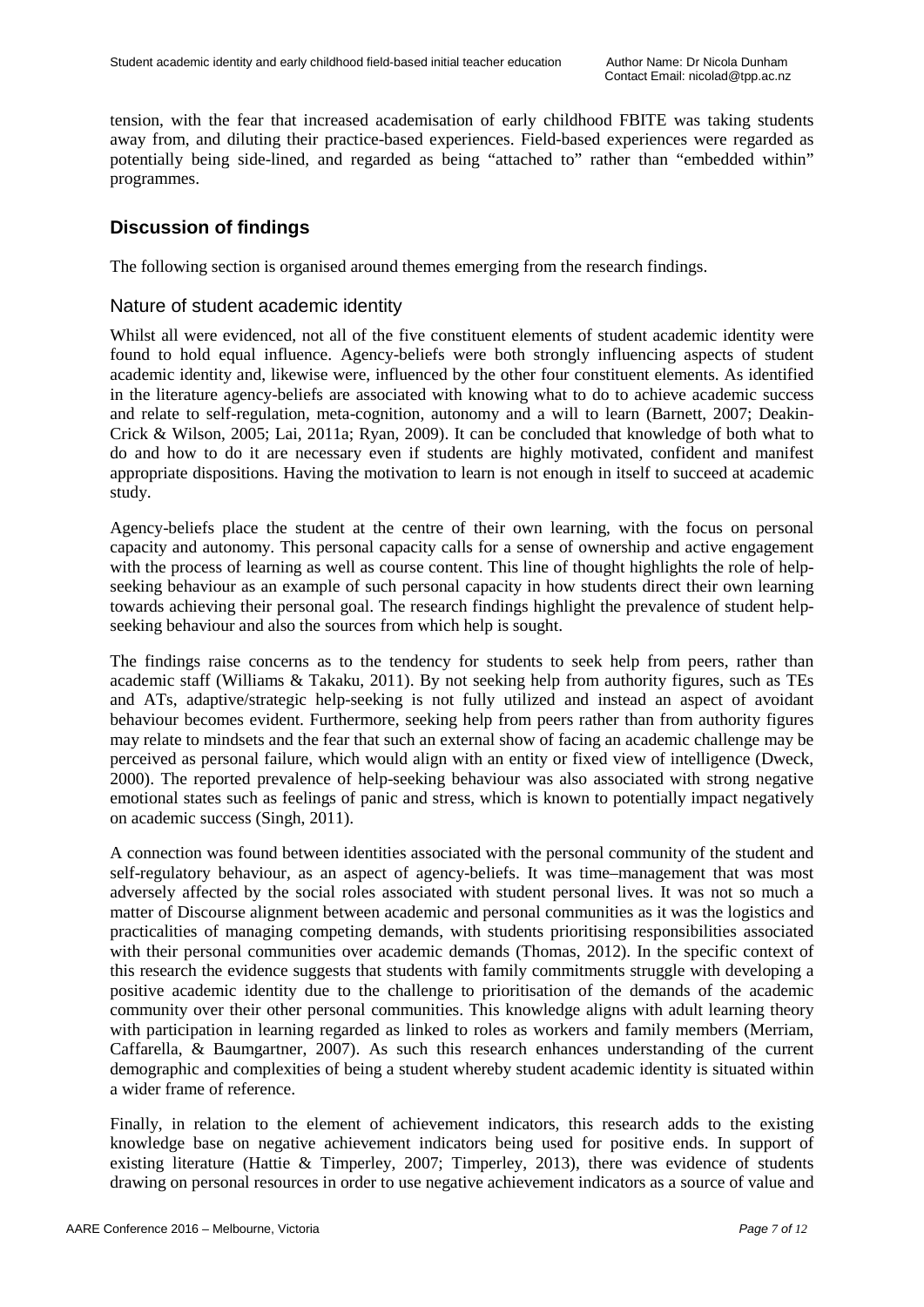insight. This connection with personal resources again signifies the importance of agency-beliefs through the use of self-determined actions associated with thoughts, feelings and behaviours as proactive agents in the learning process.

Student academic identity was described according to positive or negative experiences. Further to this, student academic identity was found to be precarious and contradictory in that one and the same person could report both positive and negative states of academic identity. These conflicting responses add insight into how interpretations of experiences and the attribution of meaning can shift and as such how student academic identity does not develop in a predictable way. This unpredictability is in keeping with the notion that identity development is not about reaching a final end point akin to a project awaiting completion. Rather, student academic identity involves continual monitoring and reflection on the messages given about self and meaning making through engagement in the social world (Elliott, 2014).

## Emerging professional identity

Identity is associated with the meaning and role held as group member (Stets & Burke, 2005), which may vary significantly from one social group to the next. The research findings indicate that social identity, consisting of feelings associated with membership of the academic community, is on the whole temporary or transitory in nature. Few students identified holding a future self as one involving further participation in the academic community in terms of on-going academic study. Student academic identity therefore, performs a functional role as it is the means by which academic Discourse is navigated and professional credentialing achieved.

In the current research social identity within the academic community was influenced by personal identity through dispositions (Barnett, 2004, 2007; White & Lowenthal, 2011). Positive dispositions were found to align with more positive engagement with the academic community, and in the current research were expressed as engagement in study. However, negative dispositions led to less engagement with the academic study and a more fraught attitude towards the academic community in terms of relevance and value.

The research findings identified a relationship between membership of the professional community and membership of the academic community and student academic identity. Student engagement with the academic community was found to be stronger when experiences within the professional community could be drawn on. For instance, praxis was reported to enhance deeper cognitive engagement with study through the opportunity to apply learning. Also, directly linking academic learning to experiences in the professional domain, added relevance and value to the academic process as learning (Gee, 2006).

The evidence from the current research indicates that it is membership of the professional community that holds longevity (Thomas, 2012). The academic aspect of credentialing is a tolerated part of the process to achieving the ultimate professional goal. This toleration of the academic aspect of the credentialing process equates to a temporary form of identification with academic Discourse. This temporary identity (Conde, 2011), performs a functional role as it is the means by which academic Discourse is navigated. It is also functional because through this engagement with the academic aspect of initial teacher education, a professional identity can emerge through sustained involvement in the credentialing process. According to this research, the academic identity of students in early childhood FBITE, on the whole, diminishes as professional identity grows, as shown by membership of the academic community as being more of a means to an end rather than a desired long-term affiliation.

In this particular context, the personal community is used to encompass the multiple social groups outside of any direct relation to their study. For instance, such personal community is conceptualised as consisting of family, church groups, sports groups and so forth; all with their own social, role and personal identity features. In relation to student academic identity this personal community is of particular relevance due to the tension commitments to multiple roles places on engagement with academic study and, therefore, on student academic identity. Overwhelming, it was family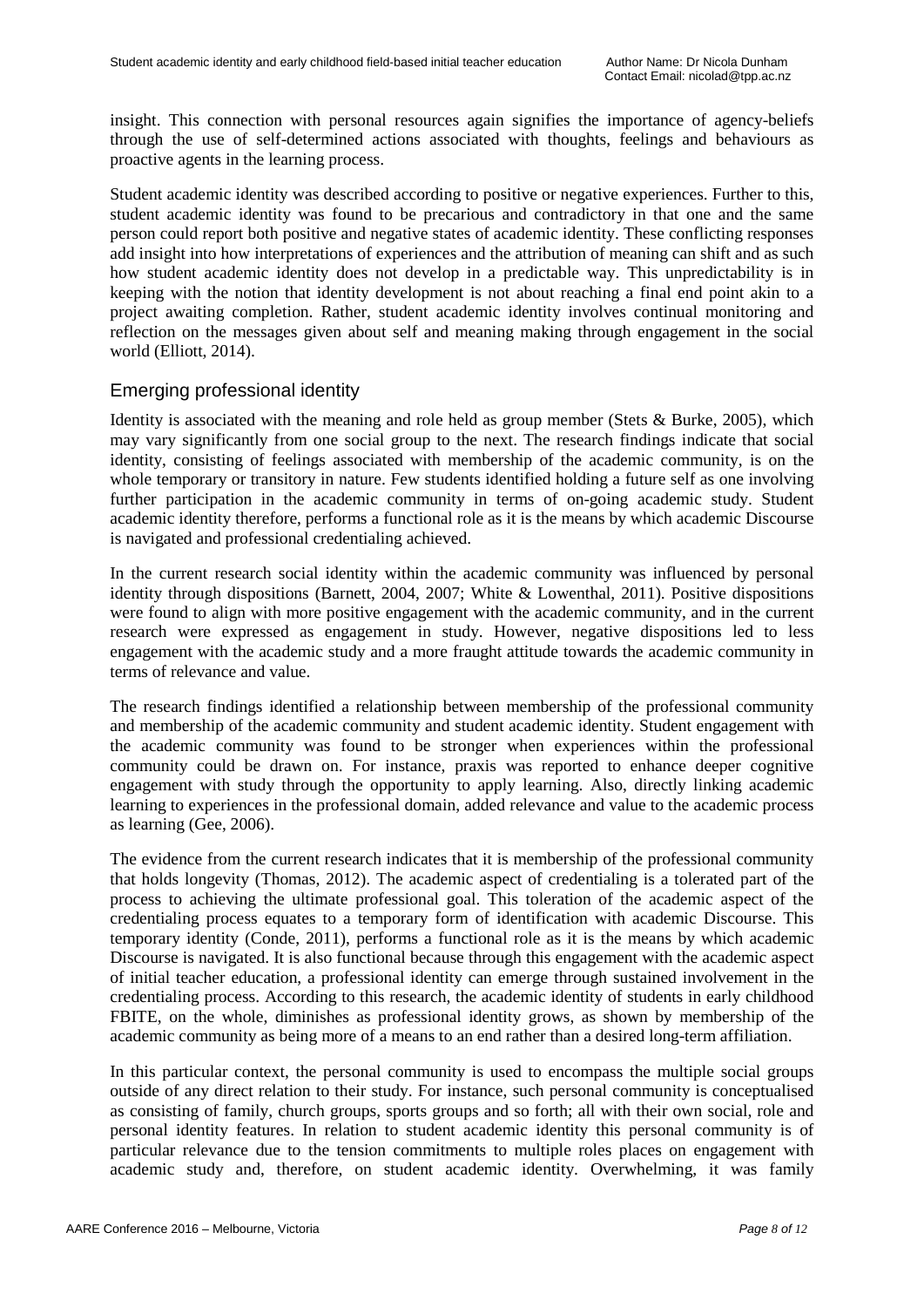commitments that meant that students reported being unable to feel fully immersed in study, through being the dedication of sufficient time and effort.

The current research findings show that although academic identity may not be the driving force for student engagement in FBITE, it is none-the-less significant. For those who participated in this research, academic study was identified as a big undertaking, drawing on drive, persistence, resilience and perseverance to see it through amidst the many competing demands of their wider lives. The challenge for students was not solely the closeness of fit between Discourses between social groups and the academic community (Thomas, 2012). Rather, it was also about the logistics and practicalities of managing competing demands.

Finally, overall immersion in academic study did not vary between first year and final year student; highlighting that longer duration of time spent in academic study did not equate to deeper levels of immersion, as the challenges of multiple roles remained the same. This runs counter to the overall understandings of community involvement becoming stronger with increased time (Wenger, 2010).

# **Concluding Comments**

The ultimate goal of becoming an early childhood teacher was the driver through which academic identity was confronted. It is concluded that student academic identity is intertwined with an emerging professional identity, with the reason for under taking academic study being professional credentialing, with the academic aspect of the learning experience being a tolerated part of achieving this ultimate professional goal. To gain full participation in the professional community requires engaging, albeit temporarily, in the academic community. The academic community therefore act as gatekeepers to the teaching profession, which is interesting given the contentious relationship between academics and teaching (Henkel, 2005). It can be concluded that membership of the academic community was more of a means to an end rather than a desired long-term affiliation, with ongoing professional development being associated with non-academic modes of learning. This research sheds light on the potential points of tension for programmes balancing academic and professional or work oriented needs, which is significant given the intertwined nature of student academic identity with an emerging professional identity.

# **References**

- Bandura, A. (1995). *Self-efficacy in changing societies*. Cambridge, UK: Cambridge University Press.
- Barnett, R. (2004). Learning for an unknown future. *Higher Education Research & Development*, *23*(3), 247–260. https://doi.org/10.1080/0729436042000235382
- Barnett, R. (2007). *A will to learn: Being a student in an age of uncertainty*. Maidenhead, UK: Open University Press.
- Brown, S., & Race, P. (2012). Using effective assessment to promote learning. In L. Hunt & D. Chalmers (Eds.), *University teaching in focus: A learning-centred approach* (pp. 74–91). Australia: Australian Council for Educational Research.
- Brownlee, J., & Berthelsen, D. (2006). Personal epistemology and relational pedagogy in early childhood teacher education programs. *Early Years: An International Journal of Research* and *Development*, 26(1), https://doi.org/10.1080/09575140500507785
- Calarco, J. M. (2011). "I Need Help!" Social Class and Children's Help-Seeking in Elementary School. *American Sociological Review*, *76*(6), 862–882.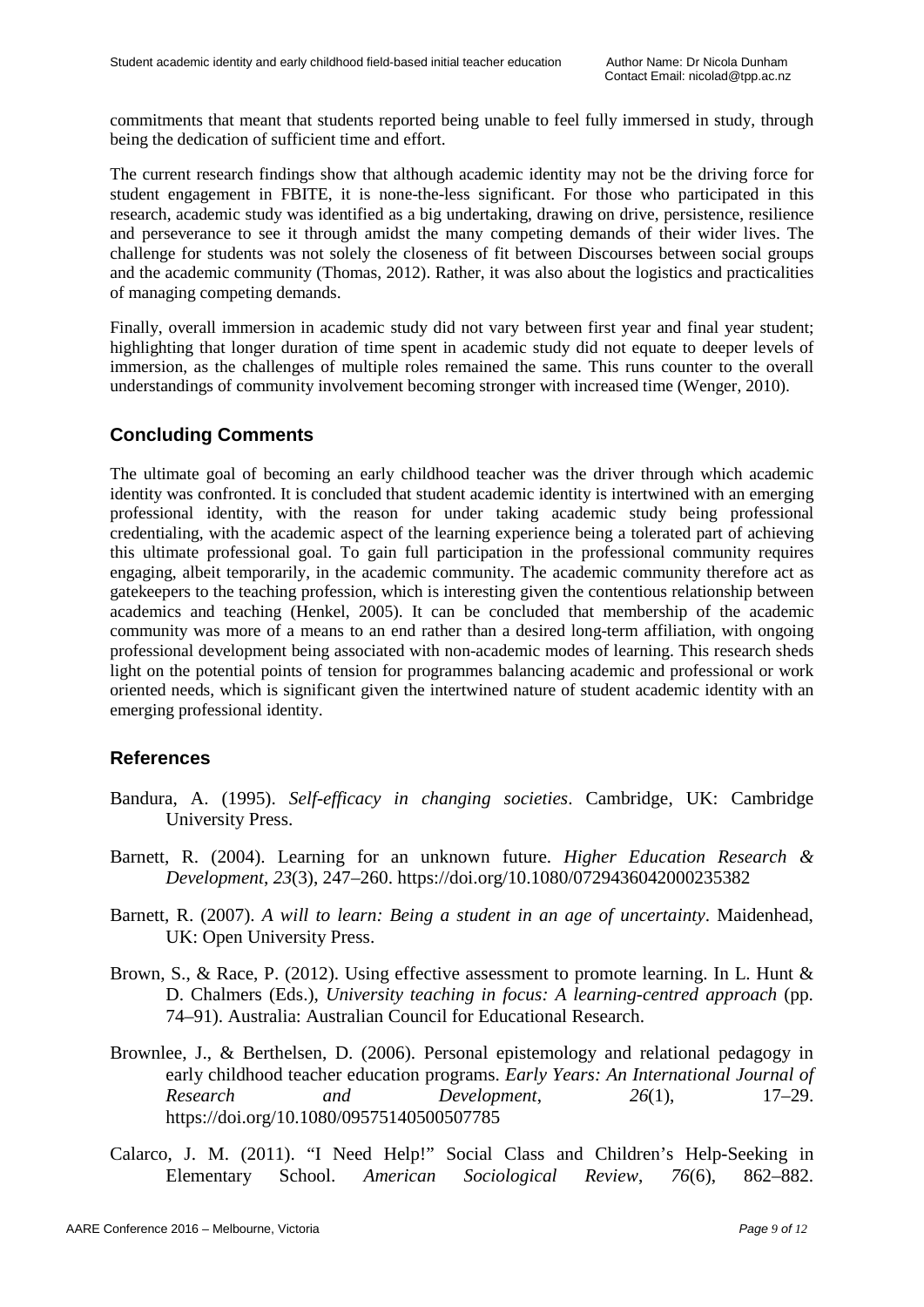https://doi.org/10.1177/0003122411427177

- Careersnz mana rapuara aotearoa. (2014, January). Early Childhood Teacher. Retrieved from http://www.careers.govt.nz/jobs/education/early-childhood-teacher/about-the-job
- Charmaz, K. (2006). *Constructing grounded theory: A practical guide through qualitative analysis*. London; Thousand Oaks; new Delhi: Sage Publications.
- Conde, I. (2011). *Crossed concepts: Identity, habitus and reflexivity in a revised framework* (Centro de Investigação e Estudos de Sociologia No. 113/2011). Portugal: Instituto Universitário de Lisboa. Retrieved from http://www.cies.iscte.pt/destaques/documents/CIES-WP113\_Conde.pdf
- Deakin-Crick, R., & Wilson, K. (2005). Being a learner: A virtue for the 21st century. *British Journal of Educational Studies*, *53*(3), 359–374.
- Dweck, C. S. (2000). *Self-Theories: Their role in motivation, personality, and development*. Hove, UK: Taylor & Francis Ltd.
- Elliott, A. (2014). *Concepts of the self* (3rd ed.). Cambridge, UK: Polity Press.
- Findsen, B. (2009). The professionalism of adult educators: Issues and challenges. *Journal of Adult Learning Aotearoa New Zealand*, *37*(1), 27–43.
- Freeman, L. (2003). Where did dispositions come from and what can we do with them? In *The Effective Teacher as an Effective Person Identifying, Developing, and Nurturing the Dispositions to Teach*. Eastern Kentucky University.
- Gee, J. (1996). *Social linguistics and literacies: Ideology in discourses* (2nd ed). London, UK: Taylor & Francis.
- Gee, J. (2006). *Situated language and learning: A critique of traditional schooling* (Reprinted). New York, N.Y: Routledge.
- Gibbons, A., Farquhar, S., & Tesar, M. (2016, April). Working conditions in the early childhood education sector. Retrieved from http://briefingpapers.co.nz/2016/04/working-conditions-in-the-early-childhoodeducation-sector/
- Goulding, C. (2002). *Grounded theory: A practical guide for management, business and market researchers*. London, UK: SAGE.
- Hattie, J., & Timperley, H. (2007). The Power of Feedback. *Review of Educational Research*, *77*(1), 81–112. https://doi.org/10.3102/003465430298487
- Henkel, M. (2005). Academic identity and autonomy in a changing policy environment. *Higher Education*, *49*(1–2), 155–176. https://doi.org/10.1007/s10734-004-2919-1
- Howell, A. J., & Watson, D. C. (2007). Procrastination: Associations with achievement goal orientation and learning strategies. *Personality and Individual Differences*, *43*(1), 167–178. https://doi.org/10.1016/j.paid.2006.11.017
- Kane, R. (2005). *Initial Teacher Education Policy and Practice: Final Report*. Wellington, New Zealand: Ministry of Education & The New Zealand Teachers Council. Retrieved from the state of the state of the state of the state of the state of the state of the state of the state of the state of the state of the state of the state of the state of the state of the state of the state of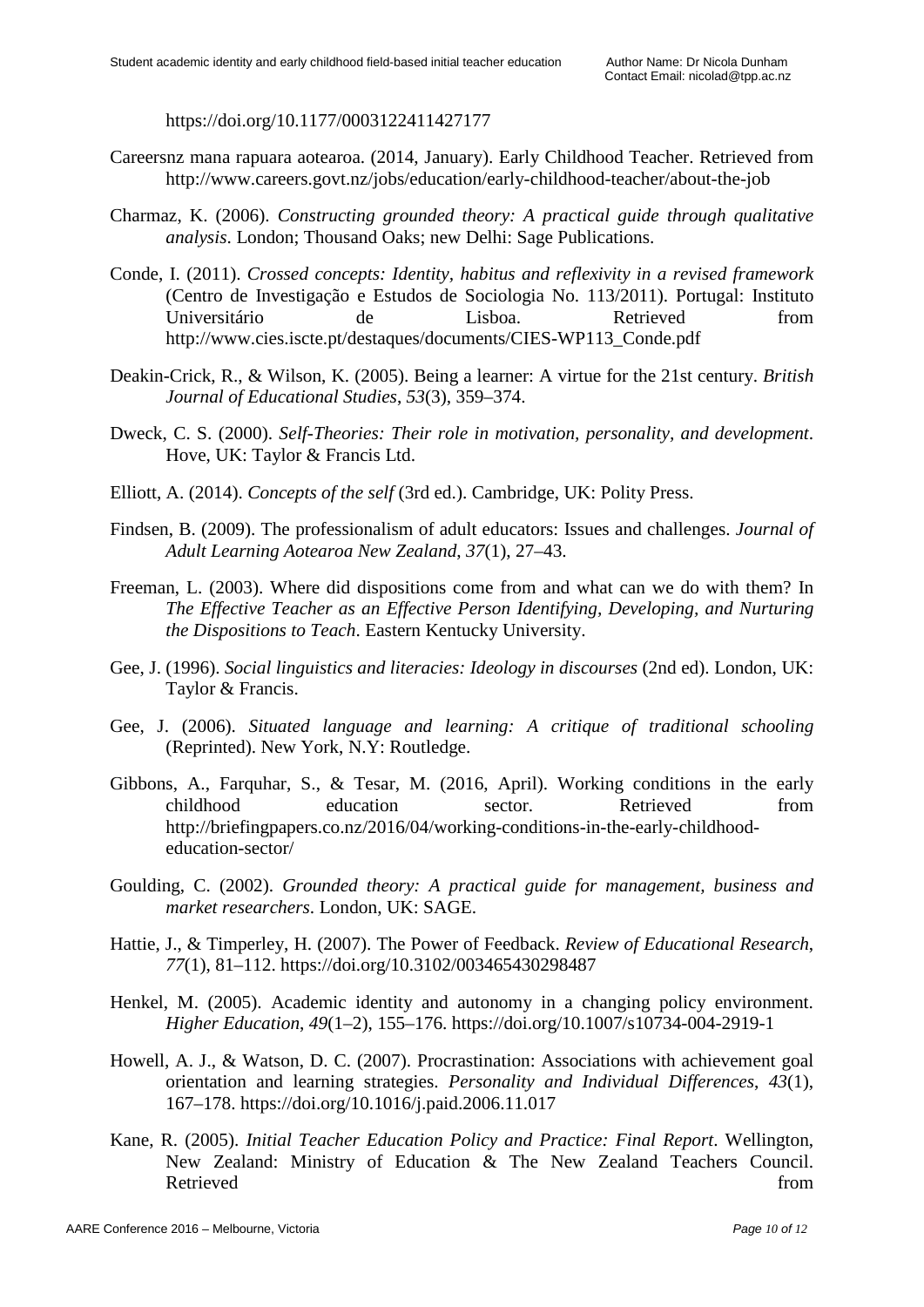http://www.teacherscouncil.govt.nz/sites/default/files/itepolicyandpractice.pdf.

- Krause, K., Bochner, S., & Duchesne, S. (2003). *Educational psychology for learning and teaching*. Southbank, Australia: Thomson.
- Lai, E. (2011a). *Metacognition: A literature review* (Research Report). Pearson. Retrieved from http://www.pearsonassessments.com/hai/images/tmrs/Metacognition\_Literature\_Revie w\_Final.pdf.
- Lai, E. (2011b). *Motivation: A literature review* (Research report). Pearson. Retrieved from http://www.pearsonassessments.com/hai/images/tmrs/Motivation\_Review\_final.pdf.
- May, H. (2006). Election year politics, 2005, and the "Nanny State." *New Zealand Annual Review of Education*, *15*, 133–151.
- Merriam, S., Caffarella, R., & Baumgartner, L. (2007). *Learning in adulthood: A comprehensive guide* (3rd ed.). San Francisco, CA: Jossey-Bass.
- Ministry of Education. (2002). *Pathways to the future: Ngā Huarahi Arataki : 2002 - 2012: A 10 year strategic plan for early childhood education.* Wellington, New Zealand: Ministry of Education.
- New Zealand Qualifications Authority. (2013). *New Zealand Qualifications Framework*. Wellington, New Zealand: New Zealand Qualifications Authority & New Zealand Government.
- Perry, K. (2012). What is literacy? A critical review of sociocultural perspectives. *Journal of Language and Literacy Education [Online]*, *8*(1), 50–71.
- Rodriguez, C. M. (2009). The impact of academic self experience oncept, experience oncept, experience oncept, exp of learning strategy on academic achievement: The case of business students. *Higher Education Research & Development*, *28*(5), 523–539. https://doi.org/10.1080/07294360903146841
- Ryan, R. (2009). Self-determination theory and wellbeing. *WeD Research Review*, *1*(June), n.p.
- Schunk, D., & Mullen, A. (2013). Study skills. In *International Guide to Student Achievement* (pp. 434–436). New York, NY: Routledge.
- Sepehrian Azar, F. (2013). Self-efficacy, achievement motivation and academic procrastination as predictors of academic achievement in pre-college students. In *Proceeding of the Global Summit on Education 2013*. Kuala Lumpur, Malaysia. Retrieved from the settlement of the settlement of the settlement of the settlement of the settlement of the set http://worldconferences.net/proceedings/gse2013/papers\_gse2013/071%20Firouzeh% 20Sepehrianazar.pdf
- Singh, K. (2011). Study of achievement motivation in relation to academic achievement of students. *International Journal of Educational Planning & Administration*, *1*(2), 161– 171.
- Stets, J., & Burke, P. (2005). A sociological approach to self and identity. In M. R. Leary & J. Tangney (Eds.), *Handbook of self and identity* (pp. 128–152). New York, NY: